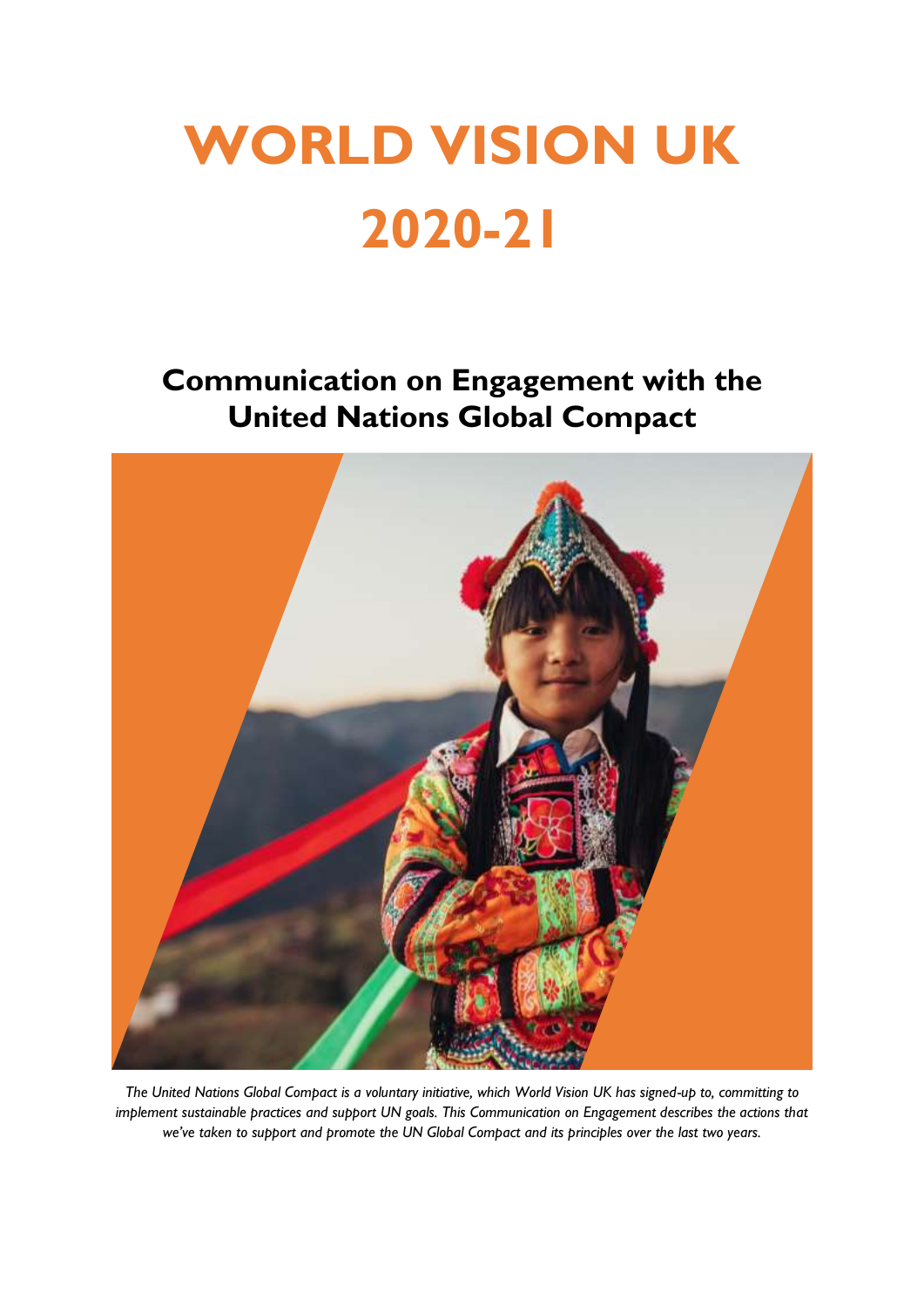# Table of Contents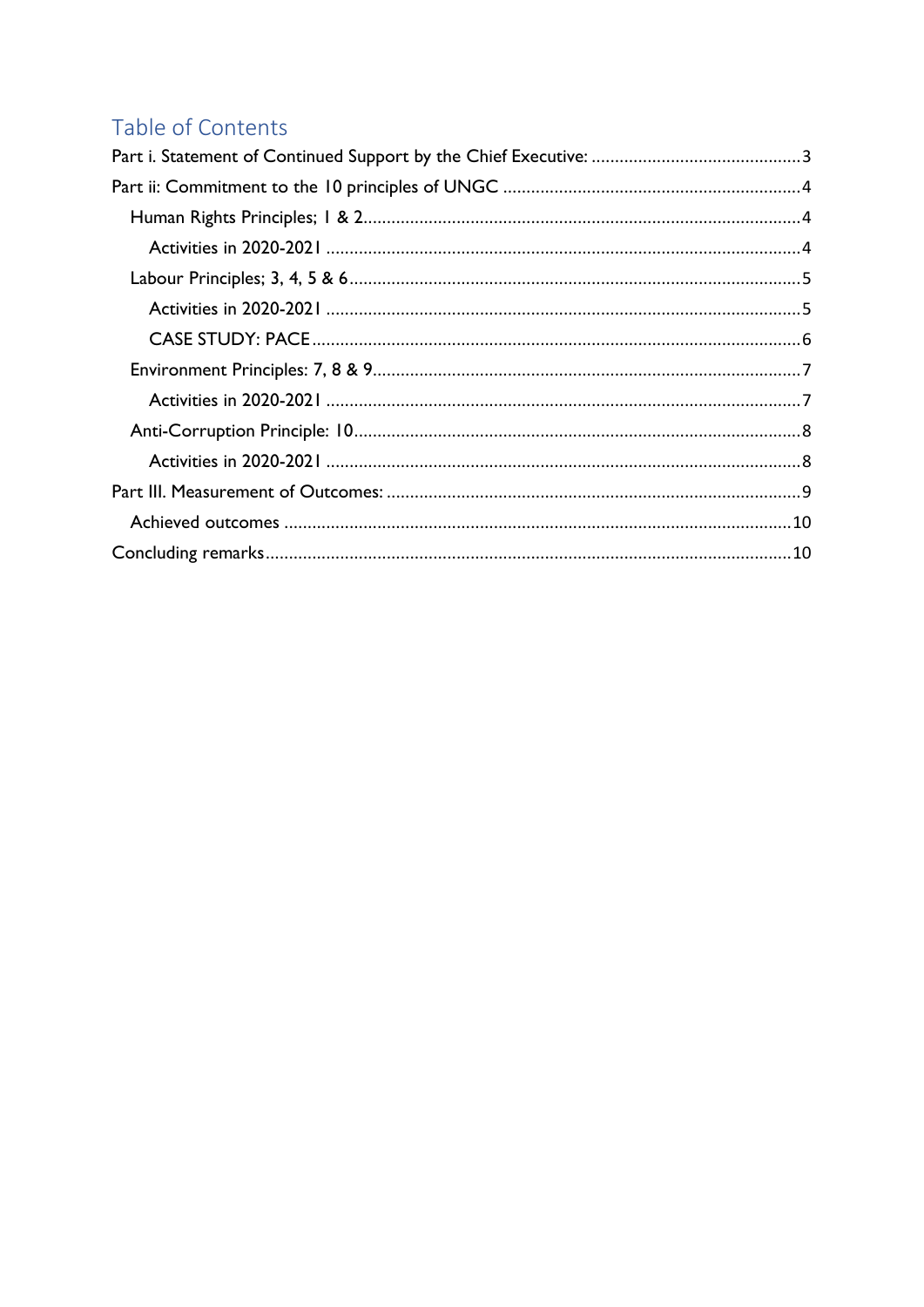# <span id="page-2-0"></span>Part i. Statement of Continued Support by the Chief Executive:

Period covered by this COE: From January 2020 to December 2021



World Vision House Opal Drive Fox Milne Milton Keynes MK15 0ZR worldvision.org.uk

4 th February 2022

I am pleased to confirm that World Vision UK reaffirms its support to the United Nations Global Compact and its Ten Principles in the areas of Human Rights, Labour, Environment and Anti-Corruption.

This document is our Communication on Engagement with the United Nations Global Compact.

This Communication of Engagement document describes succinctly the activities and programmes that World Vision UK has taken to fully support the UN Global Compact and its Principles. Furthermore, not only do we embody the principles of the UNGC in our work, but we also have the pleasure of working closely with UNGCUK with our PACE programme. We have included a case study of this work with UNGC in this document.

As ever we commit to sharing this information with our stakeholders through our Annual Report and Accounts and our Impact Report. These documents have been the source material for the data and information provided in this Communication and are available on our World Vision UK website.

World Vision UK is fully committed to the principles as detailed in this report and our Annual Report. We are immensely proud to have PACE as a flagship programme from which we are learning and delivering great impact. World Vision UK has engaged with ongoing UNGC activities as capacity has allowed; and in recognition of the need for greater intentionality in terms of how we both engage with the UNGC and relate to corporate/business partners, we have created a new Corporate Engagement team within the Strategic Partnerships Directorate enabling us to make more progress and greater impact across the board.

We welcome feedback on the contents of this document, as we aim to continually improve and grow our engagement with the UNGC.

Yours sincerely,

Mark Sheard CEO, World Vision UK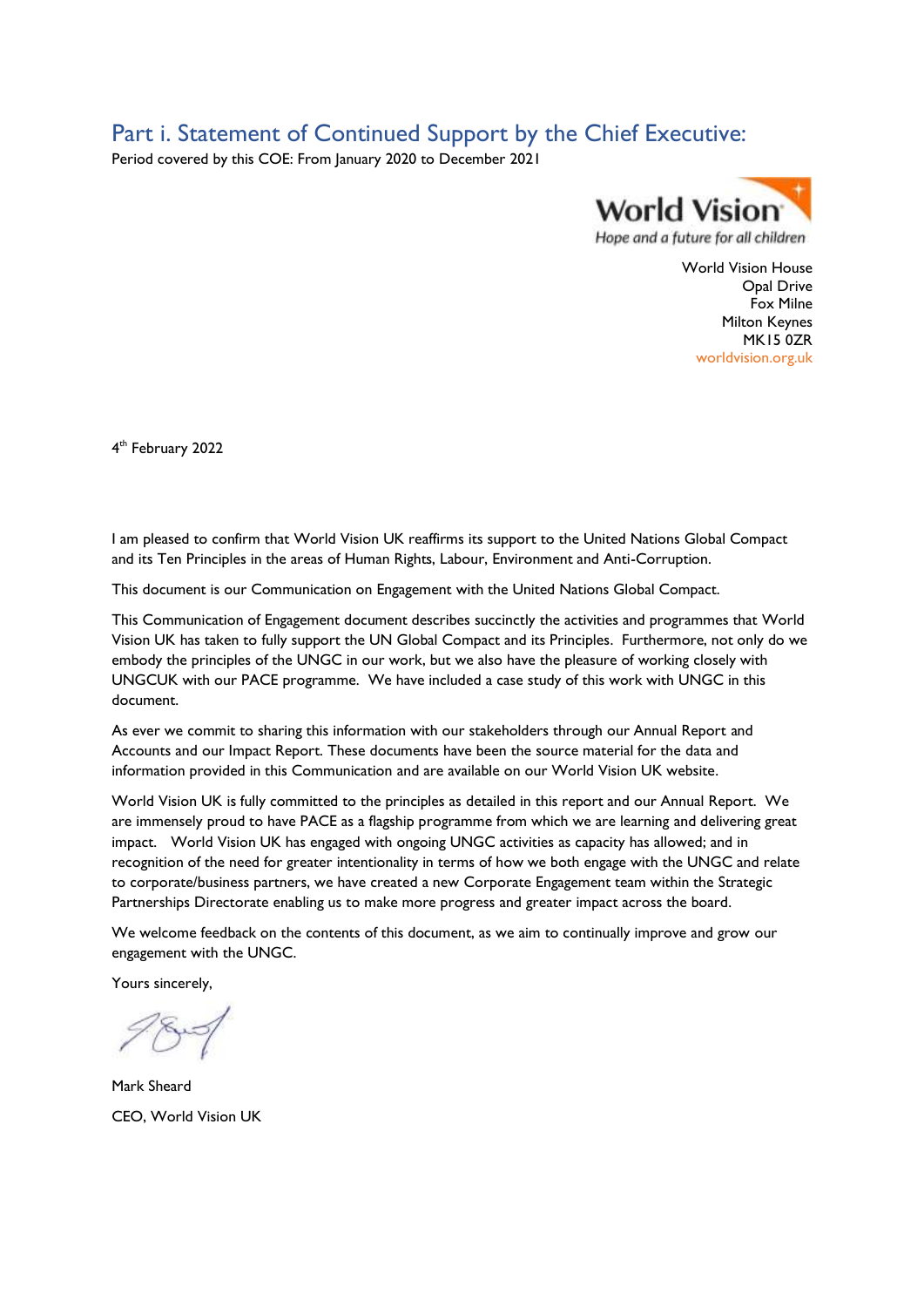# <span id="page-3-1"></span><span id="page-3-0"></span>Part ii: Commitment to the 10 principles of UNGC Human Rights Principles; 1 & 2

*Principle 1: World Vision UK supports and respects the protection of internationally proclaimed human rights; and*

#### *Principle 2: World Vision UK ensures we are not complicit in human rights abuses.*

World Vision runs programmes in contexts around the world where people could be considered highly vulnerable due to poverty, conflict, displacement, and difficulties accessing their basic human rights. Such situations increase the possibility of human rights abuses and therefore we have clear policies and procedures in place to ensure people's human rights are protected and we do no harm wherever we work. An important part of this commitment is our ongoing engagement with Civil Society, ensuring our awareness and involvement in local networks, special initiatives, and opportunities to involve partners, stakeholders, and other organisations in Global Compact related issues.

#### <span id="page-3-2"></span>Activities in 2020-2021

- We have detailed policies and behavioural protocols reflecting our zero tolerance of sexual exploitation and abuse, bullying and harassment.
- We have created a new division focusing on Strategic Partnerships for World Vision UK to enable us to deepen further our engagement with Civil Society and Corporate organisations. This engagement will enable us to be closely networked locally and globally and participate in Global Compact events.
- Our Board of Trustees monitors World Vision UK's remuneration, reward, and people management policies. Further information about the implementation of these policies and how leaders engage with staff can be found on in our Annual Report 2021.
- World Vision UK actively participates in several critical committees on Human Rights, including chairing the Bond Child Rights Group.
- World Vision UK also participates in the Gender and Development Network, contributing to the:
	- PSVI Working Group (a joint working group of the Gender and Development Network and Gender Action for Peace and Security)
	- o The Humanitarian Working Group
	- o Violence Against Women and Girls Working Group
- Furthermore, World Vision UK is an active contributor to the following committees and working groups centred on promoting Human Rights and protection of those rights:
	- o Send My Friend to School Working Group
	- o Alliance for Child Protection in Humanitarian Action, especially active in the Advocacy Working Group

#### **Next Steps**

- Following the creation of our new Strategic Partnerships Division in World Vision UK, we will deepen our engagement with Civil Society, local and global networks, and corporate organisations.
- To increase involvement in local and worldwide Global Compact events and initiatives via our Strategic Partnerships Division and across World Vision.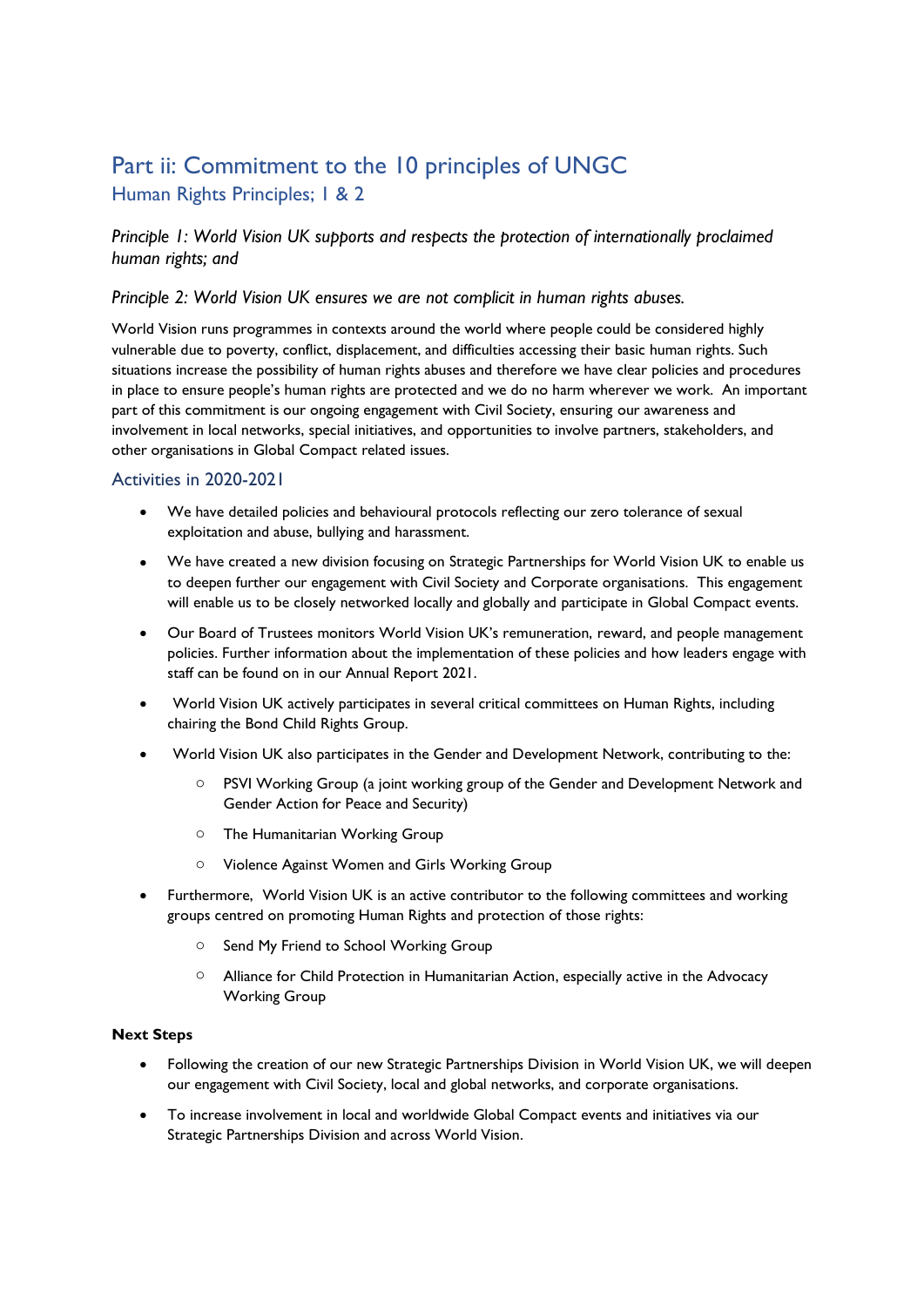### <span id="page-4-0"></span>Labour Principles; 3, 4, 5 & 6

*Principle 3: World Vision UK upholds the freedom of association and the effective recognition of the right to collective bargaining.*

*Principle 4: the elimination of all forms of forced and compulsory labour.*

#### *Principle 5: the effective abolition of child labour; and*

#### *Principle 6: the elimination of discrimination in respect of employment and occupation*

World Vision UK and the wider World Vision Partnership share a zero-tolerance stance on modern slavery and human trafficking. Together, we are pro-active in preventing such acts within our own supply chain and ensuring that we only partner with organisations that also observe appropriate ethical standards.

#### <span id="page-4-1"></span>Activities in 2020-2021

- We actively engage in international research into child labour, gathering evidence of what works and what doesn't in fragile contexts. Our research includes best practice in supply chains focussed on removing the worst forms of child labour.
- We publish, annually, a Modern Slavery Statement to confirm our stance on preventing modern slavery, including human trafficking and labour violations.
- We provide training on modern slavery for staff and partners, and we have a Whistleblowing Policy in place through which any misconduct, as well as illegal acts in general, can be reported.
- We follow a robust Ethical Policy supporting due diligence procedures which are carried out into the track record of significant donors, partners, or suppliers and on their sub-contractors, to ensure that neither the donors, partner or their sub-contractors have any association with child labour, human trafficking, or bonded/slave labour.
- We operate a Code of Conduct Policy emphasising our commitment to conduct that is both ethical and legal and confirming that we oppose illegal acts in any of our activities. World Vision UK requires adherence by personnel to all applicable laws and organisational policies.
- The World Vision Partnership Guide to Humanitarian Standards reminds programme staff of the risk of trafficking and directs them to use socially responsible businesses and local labour and ensure that procedures are in place to provide a safe working environment and appropriate remuneration.
- We have a Serious Incidents Policy in place, supported by rigorous procedures, to investigate any adverse practices or incidents reported to us and to implement preventative actions, both here in the UK and in relation to our partners and their sub-contractors.
- World Vision UK signed up for the child labour webinar series with the UK Network.

#### **Next steps**

- We remain committed to keeping our policies, procedures and training under review and updating these as needed to maximise the contribution they make to efforts to tackle modern slavery and human trafficking internationally.
- To provide 2022 training on modern slavery, including anti-corruption, for staff and partners.
- World Vision UK attending and incorporating guidance from UNGC's child labour webinar series.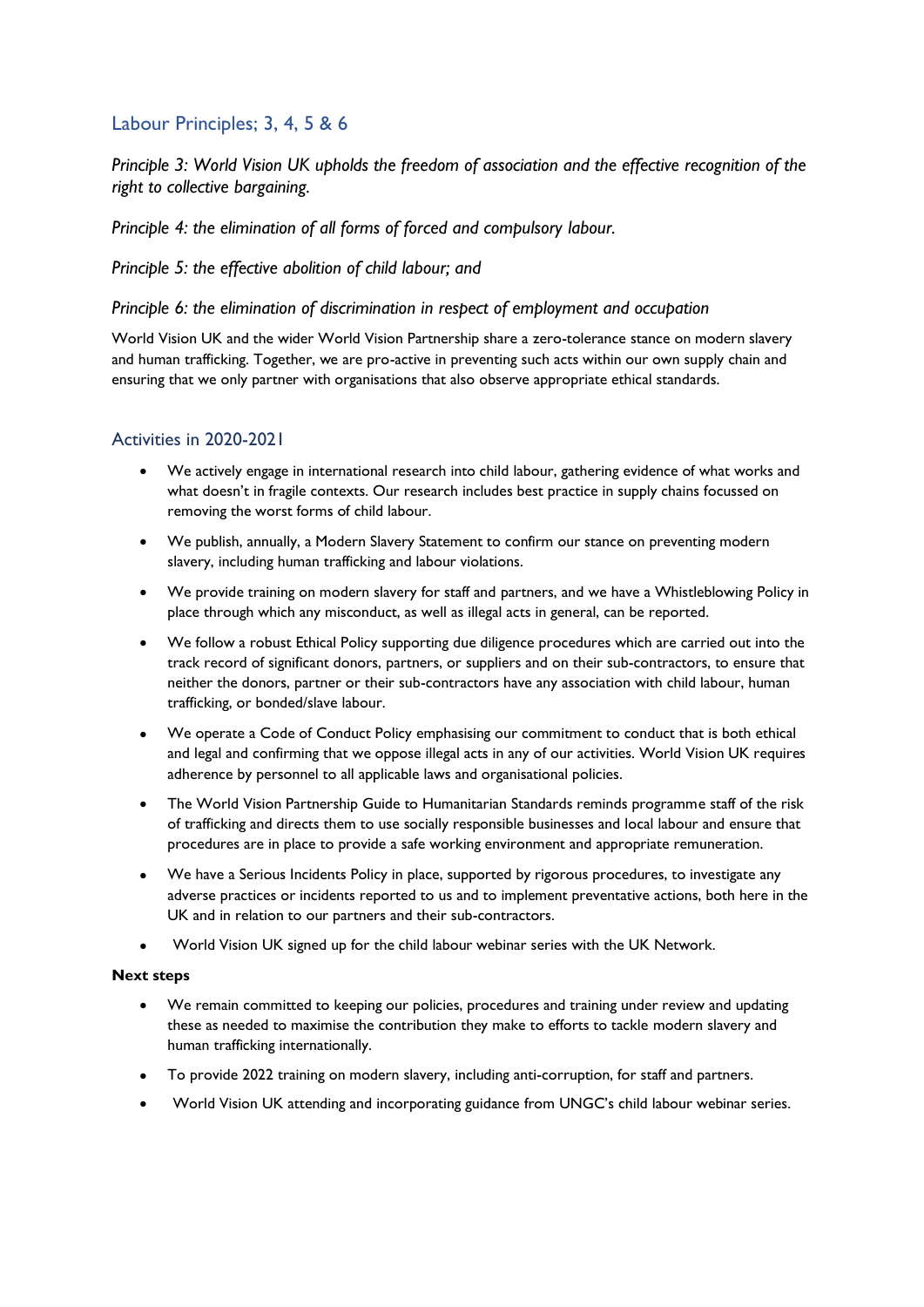#### <span id="page-5-0"></span>CASE STUDY: PACE

The Partnership Against Child Exploitation (PACE) is a ground-breaking partnership of private sector, academic, media development and civil society organisations working together to combat the exploitation of children in the worst forms of child labour.

World Vision UK leads the consortium; with over £8.5 million in funding over 4 years from the UK's Foreign, Commonwealth and Development Office (FCDO). UN Global Compact UK are one of our six partners in PACE which adopts a holistic multifaceted programme designed to identify the most effective strategies for combating the worst forms of child labour across four main areas of work:

- 1) empowering children,
- 2) alternatives to child labour,
- 3) strengthening the justice sector and
- 4) collaborating with the private sector working closely in collaboration with UNGC.

*It is this last priority area that World Vision UK works most closely with UNGC.*





*Business Roundtable aimed at presenting the PACE Consortium project to eleven Congolese companies and gaining insight on their best practices/challenges when addressing child labour in the DRC. February 2020.*

Through convening targeted companies, mapping identified supply chains, and examining best practice, PACE aims to develop new models for supply chain mapping and due diligence which can be used by companies around the world to eradicate child labour from their operations.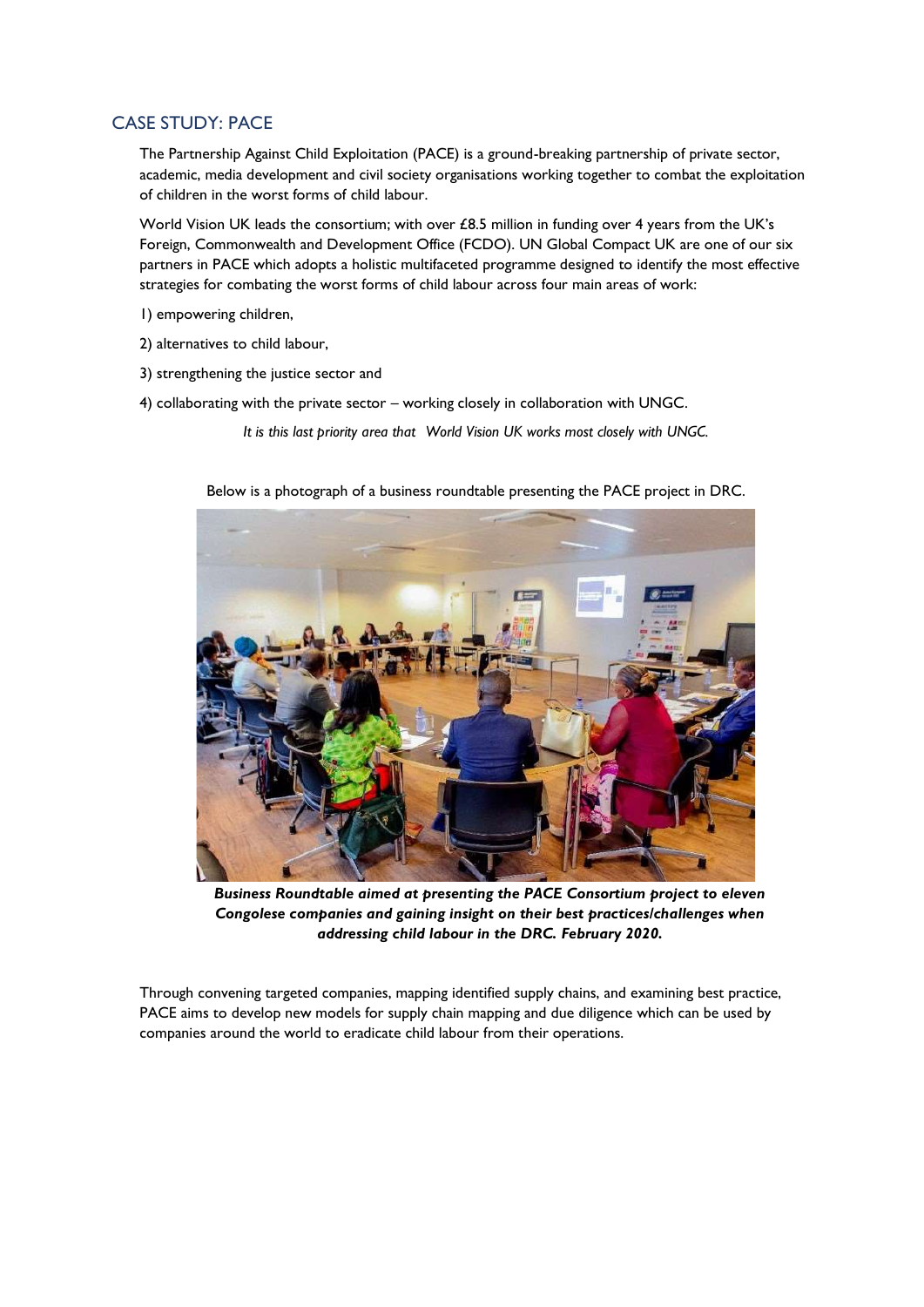## <span id="page-6-0"></span>Environment Principles: 7, 8 & 9

*Principle 7: World Vision UK supports a precautionary approach to environmental challenges.*

*Principle 8: undertake initiatives to promote greater environmental responsibility; and*

*Principle 9: encourage the development and diffusion of environmentally friendly technologies*.

World Vision UK takes the environmental impact of our work extremely seriously; many of the communities we serve are directly affected by climate change and environmental degradation. We have issued an Environmental Policy Statement, which is on our website, and have agreed a climate change action plan for the year ahead. This includes an Environmental Stewardship Policy and agreeing a baseline of emissions and carbon emission reduction targets towards the goal of reducing our environmental footprint and achieving net-zero emissions.

#### <span id="page-6-1"></span>Activities in 2020-2021

- We have systematically raised awareness with our employees on sustainability and environmental issues in a manner that is creating greater environmental responsibility.
- World Vision UK is a signatory to the Glasgow Action Plan, an initiative of the Bond Development & Environment Group.
- World Vision UK is a signatory to The Climate Coalition to influence international Climate Change Policy and particularly CoP26 held in Glasgow in November 2021.
- We have also intentionally encouraged the use and diffusion of environmentally friendly technology and models in our field work, such as climate-smart agriculture, fuel-efficient cookstoves, and carbon removal through reforestation using World Vision's farmer-managed natural regeneration approach.
- You can read more about our commitment to the Environment and the actions we've taken in our Impact Report and Annual Report 2021.

#### **Next Steps**

• To raise further awareness with our employees on sustainability and environmental issues in a manner that creates greater environmental responsibility within the organisation and our partners.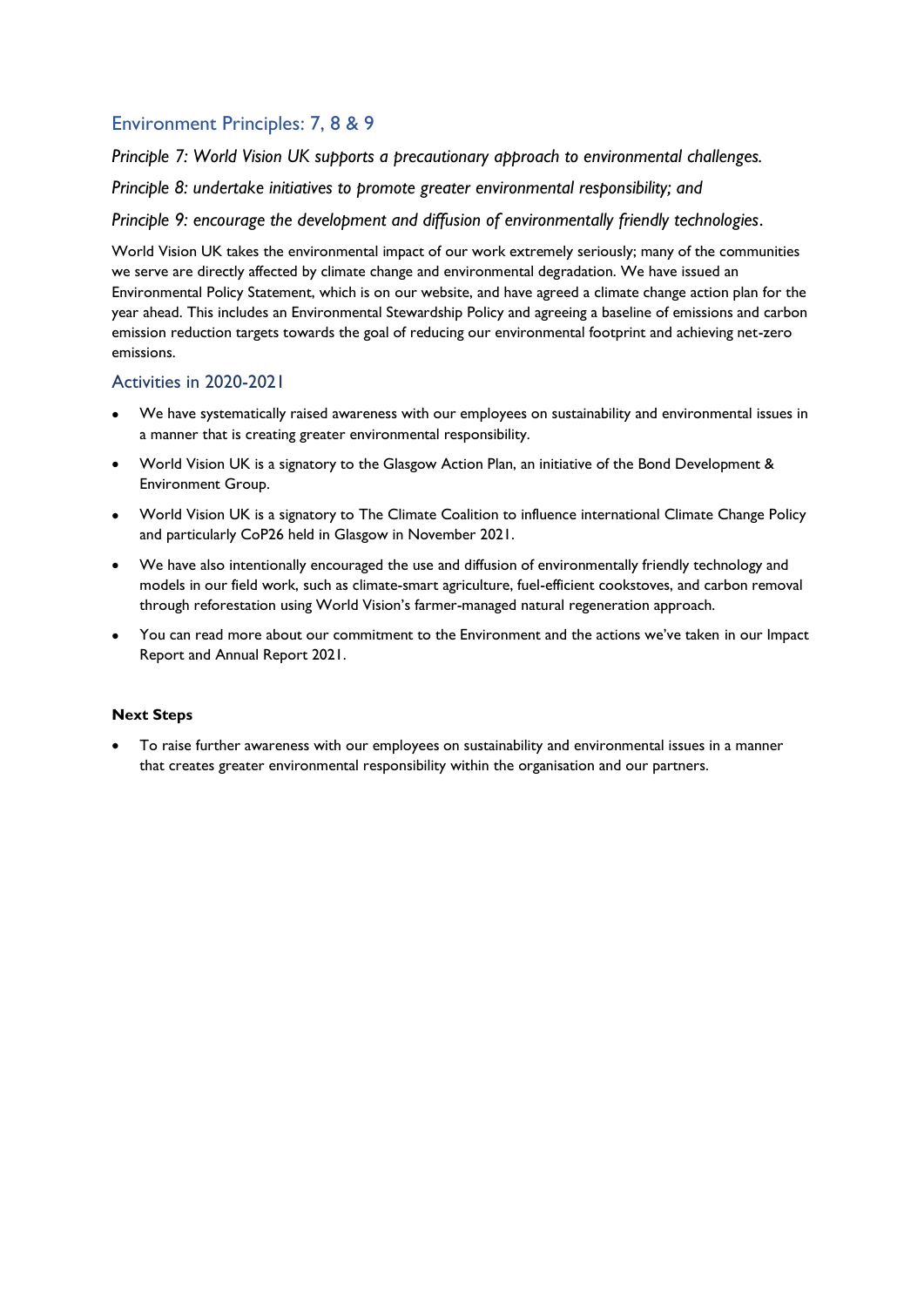## <span id="page-7-0"></span>Anti-Corruption Principle: 10

#### *Principle 10: World Vision UK works against corruption in all its forms, including extortion and bribery.*

World Vision UK will not accept corruption or corrupt acts within any aspect of our work. We act in compliance with all anti bribery legislation and ensure that our partners, sub-contractors, and anyone acting on our behalf, or affiliated with us does too.

#### <span id="page-7-1"></span>Activities in 2020-2021

- We have comprehensive policies and guidelines, including (but not limited to) an Anti-Fraud Policy, Bribery Policy, Conflict of Interest Policy and Money Laundering Policy.
- All staff are also made aware of our Whistleblowing Policy, with access to a dedicated reporting hotline.
- As a global Partnership, all World Vision offices and entities align and comply with Partnership-wide Anti-Corruption Policies.
- We have robust systems guiding due diligence on all potential partners, with particular attention to their own internal anti-corruption and bribery policies. This process is currently under review to further strengthen it, particularly regarding international partners.
- We also ensure that written agreements with partners (including their agents, consultants, and subcontractors), in all programmes, include requirements for compliance with anti-bribery procedures and policies.
- We recognise our responsibilities to respect human rights, and we're committed to supporting and respecting the protection of human rights in all our implementation activities and programmes.

#### **Next Steps**

- To provide 2022 training on anti-corruption, including modern slavery, for staff and partners.
- World Vision UK's Anti-Money Laundering Policy will be reviewed in 2022-3.
- Supplier Due Diligence business processes and associated training will be reviewed and refreshed in 2022-3.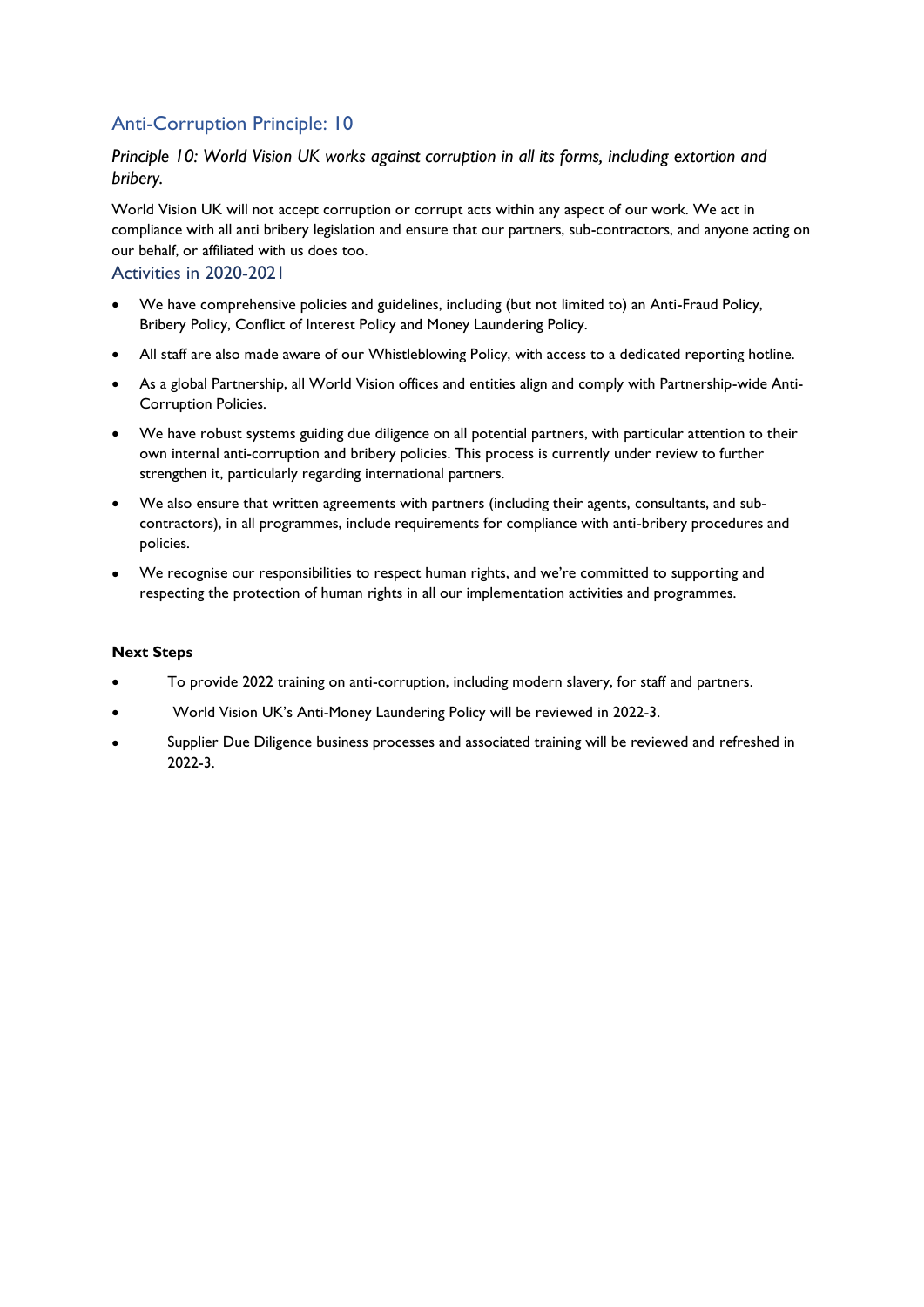# <span id="page-8-0"></span>Part III. Measurement of Outcomes:

Over the period covered by this COE, In World Vision UK supported over 2 million children in 181 projects across 34 countries, benefiting more than 4 million people in total.

Most of our work took place in some of the world's toughest countries as we follow our calling to serve the world's most vulnerable children. This year, 47% of the children we directly supported were in the most fragile contexts – including Syria, Afghanistan, and the Democratic Republic of the Congo (DRC). This is the largest proportion ever, partly due to the scale of our COVID-19 response in DRC. A further 28% of the children we supported were in countries with very low levels of development, such as Zimbabwe, Ethiopia, and Mozambique. We have delivered impact through our programmes, from emergency and humanitarian interventions, through to training events, advocacy and engaging UK Government ministers and MPs.

We have reached hundreds of staff members globally in our Anti-Corruption and anti-money laundering training internally in addition to strengthening our due diligence, safeguarding and labour policies.

Furthermore, our advocacy and campaigning activities and events involved strategic partnerships and collaborations with several civil society organisations, where we have worked together to advocate and influence on policies and interventions.

- o World Vision UK had a significant presence at COP26 where we advocated for ambitious action on climate change for the world's most vulnerable children and their communities.
- $\circ$  We called for the UK Government to do everything in their power to limit global warming; to invest in nature-based solutions to environmental damage and climate change; and to include children and young people meaningfully in the discussions which involved them.
- o World Vision took part in several events including an inter-faith moment, building relationships with other FBOs and key faith leaders, involving a petition hand-in to No. 10 Downing Street & a projection stunt onto the Houses of Parliament.
- o At COP26 itself, World Vision hosted a private dinner with journalists and major donors in Glasgow to launch a new report focused on food insecurity & climate change and to a screen a pre-recorded conversation with WV young people alongside WVI CEO Andrew Morley, Lilian Dodzo (WV Kenya) and Nick Dyer (UK's first Special Envoy for Famine Prevention and Humanitarian Affairs).

With our church engagement and social media campaigns we have deepened and broaden our reach to influence, inform and encourage support for our causes, including Human Rights, Anti-Poverty, Environment and Climate. We have engaged our partners in policy and influencing of government and state actors, with the support of our child sponsors, World Vision UK supporters and youth often working in collaboration to influence, inform and shape practices, attitudes, and policies in climate, environment, and human rights.

Through our Citizen Voice in Action work we seek to empower communities to hold governments, policy makers and stakeholders to account as we seek to end poverty, sexual violence, slavery, trafficking and harmful and exploitative practices of forced and child labour and child soldiers.